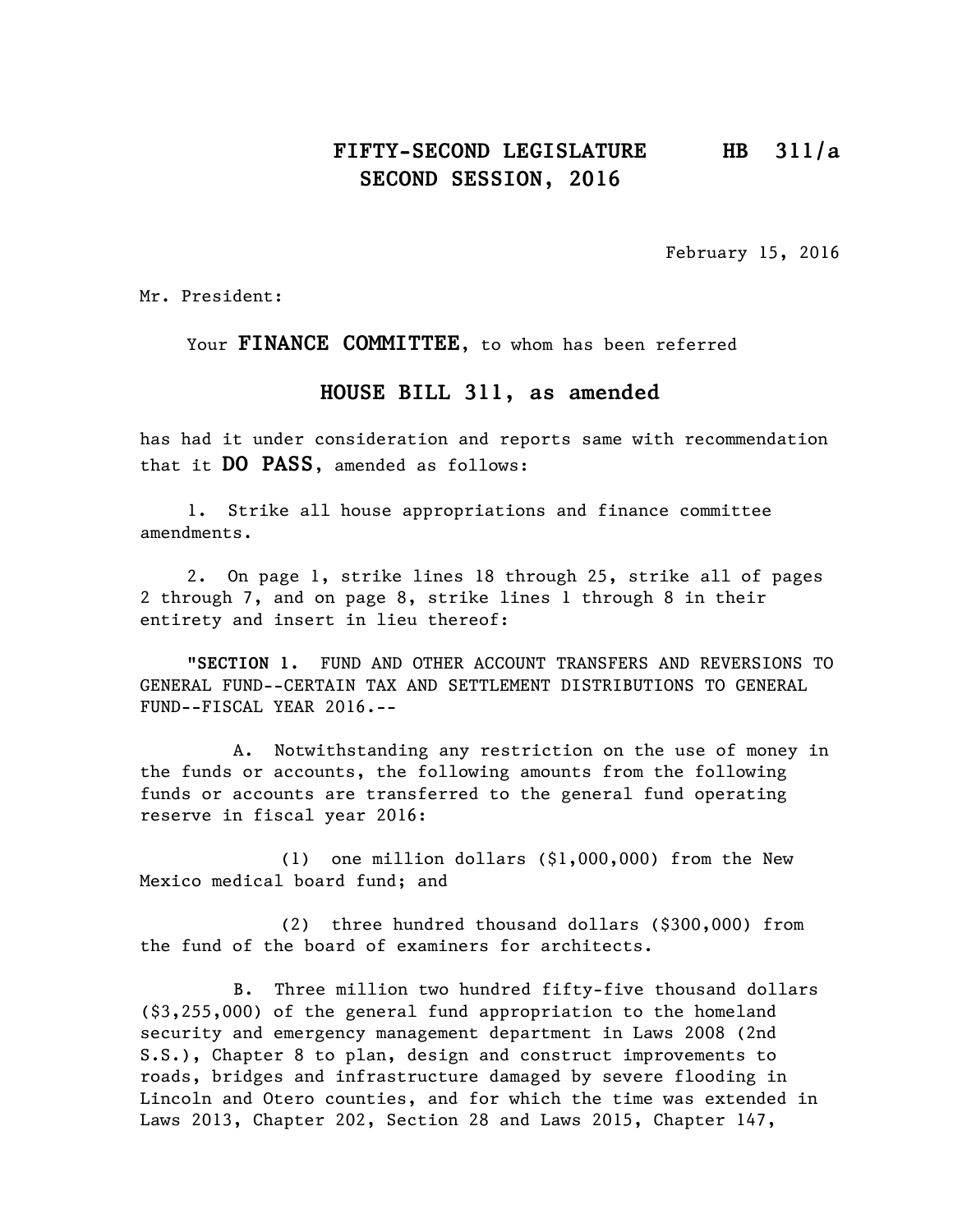SFC/HB 311 Page 2

Section 42, shall be transferred to the general fund operating reserve on the effective date of this act.

C. The total general fund appropriation of thirty-six million dollars (\$36,000,000) to the public education department in Laws 2013, Chapter 191 to provide supplemental special education maintenance of effort funding for the state's requirement pursuant to Part B of the federal Individuals with Disabilities Education Act shall be disencumbered and reverted to the general fund operating reserve on the effective date of this act.

D. Pursuant to the provisions of Section 6-4-2.2 NMSA 1978, one hundred forty-seven million five hundred thousand dollars (\$147,500,000) is transferred from the tax stabilization reserve to the general fund operating reserve on the effective date of this act.

E. Notwithstanding Section 66-5-44 NMSA 1978, driver safety fees or balances from driver safety fees held by the public education department in excess of the five million dollars (\$5,000,000) appropriated to the state equalization guarantee distribution in Subsection K of Section 4 of the General Appropriation Act of 2016 for use in fiscal year 2017 shall be transferred to the state support reserve fund.

**SECTION 2.** FUND AND OTHER ACCOUNT TRANSFERS AND REVERSIONS TO GENERAL FUND--CERTAIN TAX AND SETTLEMENT DISTRIBUTIONS TO GENERAL FUND--FISCAL YEAR 2017.--

A. Notwithstanding any restriction on the use of money in the funds or accounts, the following amounts from the following funds or accounts are transferred to the fiscal year 2017 appropriation account of the general fund:

(1) one million dollars (\$1,000,000) is transferred from the legislative cash balances;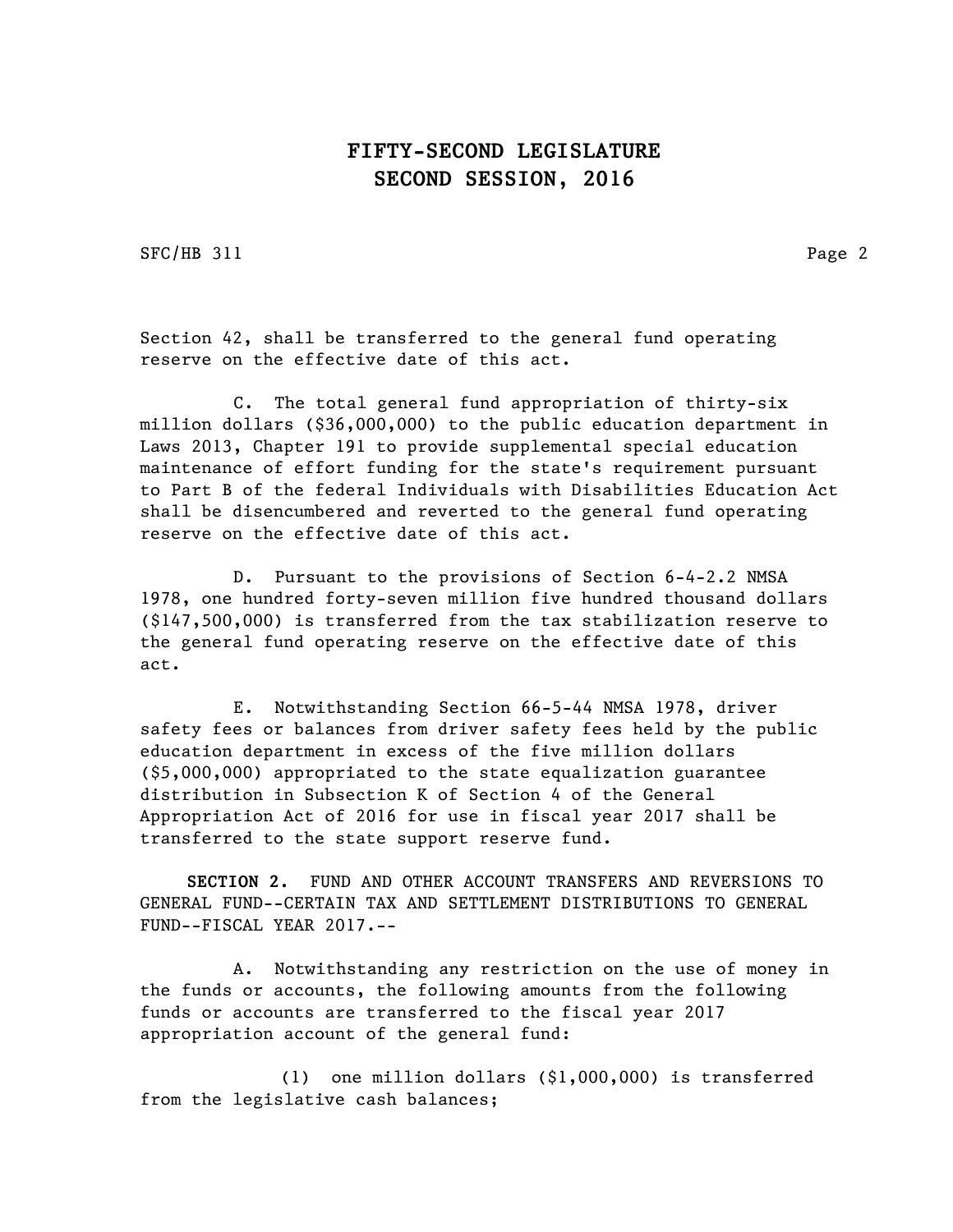SFC/HB 311 Page 3

(2) one million dollars (\$1,000,000) is transferred from the attorney general's consumer settlement fund;

(3) two million dollars (\$2,000,000) is transferred from the weight distance tax identification permit fund;

(4) nine million dollars (\$9,000,000) is transferred from the delinquent property tax fund;

(5) four million dollars (\$4,000,000) is transferred from the local DWI grant fund;

(6) eight million seven hundred fifty thousand dollars (\$8,750,000) is transferred from the state government unemployment compensation reserve fund;

(7) one million five hundred thousand dollars (\$1,500,000) is transferred from the mortgage regulatory fund;

(8) four hundred fifty thousand dollars (\$450,000) is transferred from the insurance fraud fund;

(9) six million five hundred thousand dollars (\$6,500,000) is transferred from the workers' compensation administration fund;

(10) one million dollars (\$1,000,000) is transferred from the employment security department fund of the workforce solutions department;

(11) one million five hundred thousand dollars (\$1,500,000) is transferred from the rural infrastructure revolving loan fund;

(12) one million dollars (\$1,000,000) is transferred from the professional engineers' and surveyors' fund;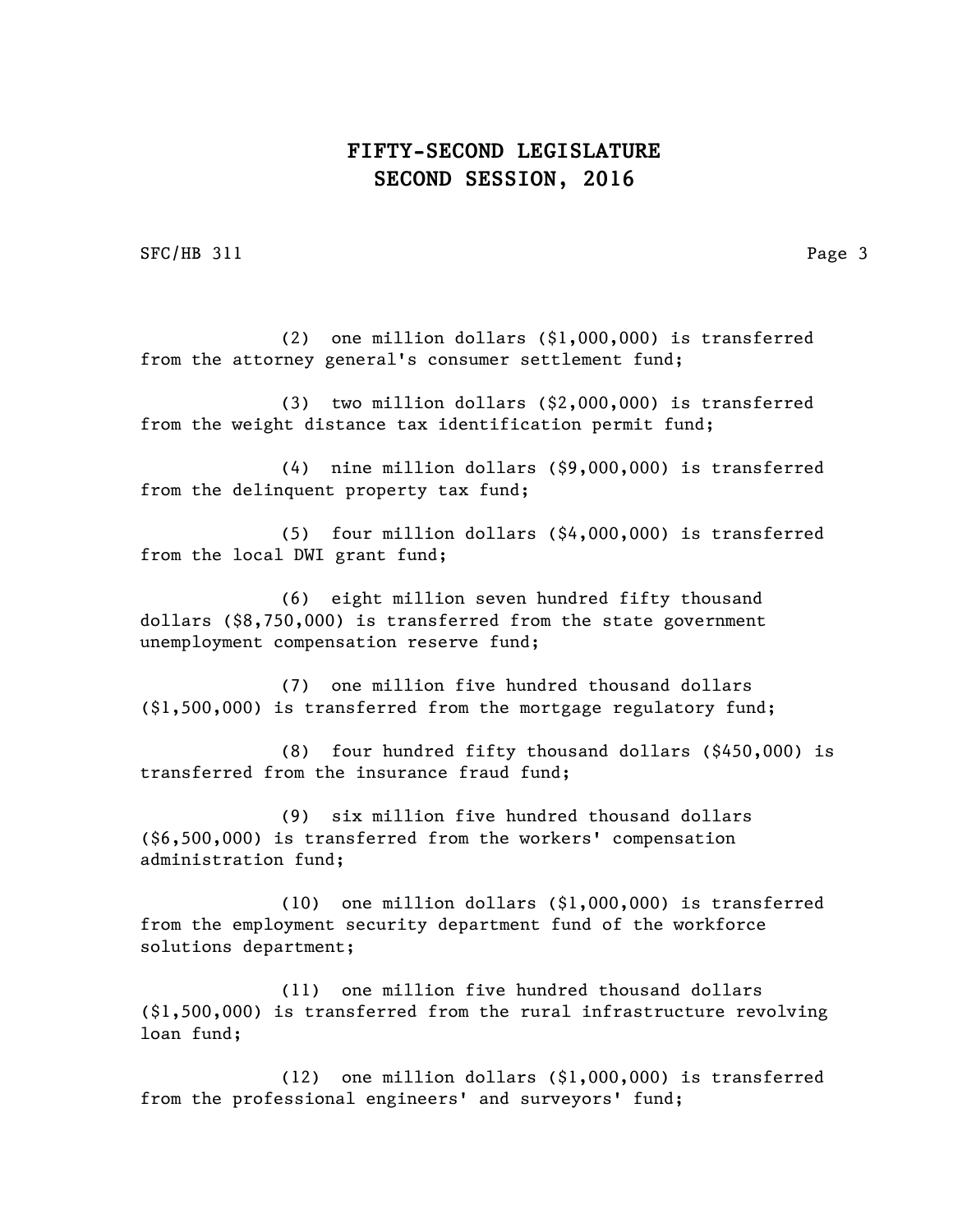SFC/HB 311 Page 4

(13) two hundred forty-two thousand six hundred dollars (\$242,600) is transferred from the real estate recovery fund;

(14) one hundred five thousand two hundred dollars (\$105,200) is transferred from the construction industries division publications revolving fund;

(15) one million four hundred forty-eight thousand six hundred dollars (\$1,448,600) is transferred from the barbers and cosmetologists fund;

(16) one hundred fifty-three thousand four hundred dollars (\$153,400) is transferred from the athletic commission fund;

(17) three hundred nineteen thousand four hundred dollars (\$319,400) is transferred from the counseling and therapy practice board fund;

(18) five hundred thirty-eight thousand five hundred dollars (\$538,500) is transferred from the chiropractic fund;

(19) one hundred sixteen thousand eight hundred dollars (\$116,800) is transferred from the nutrition and dietetics fund;

(20) one hundred two thousand four hundred dollars (\$102,400) is transferred from the nursing home administrators fund;

(21) three hundred sixteen thousand six hundred dollars (\$316,600) is transferred from the board of examiners for occupational therapy fund;

(22) three hundred thousand seven hundred dollars (\$300,700) is transferred from the optometry fund;

(23) five hundred twenty-six thousand four hundred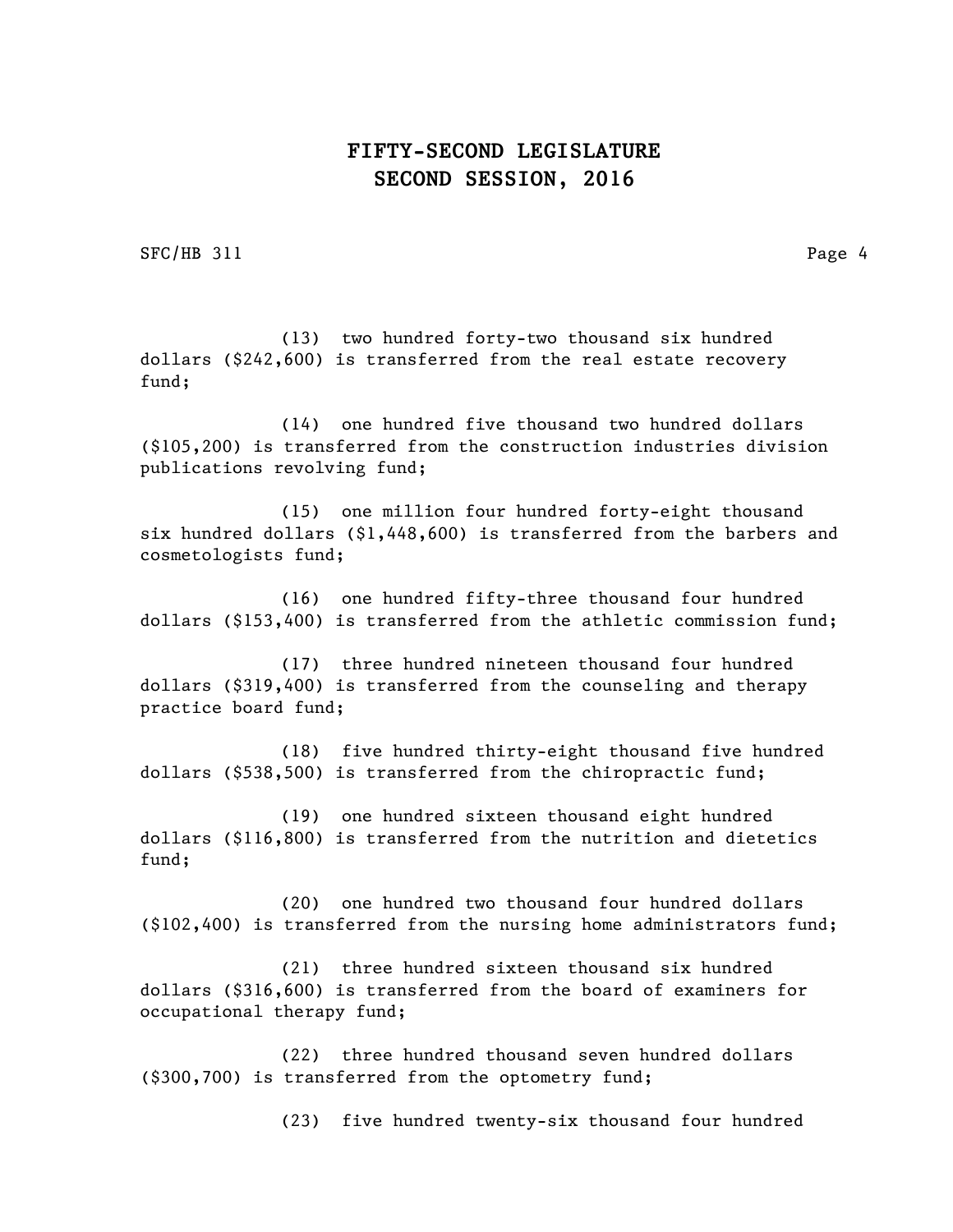SFC/HB 311 Page 5

dollars (\$526,400) is transferred from the board of osteopathic medical examiners fund;

(24) one hundred nine thousand two hundred dollars (\$109,200) is transferred from the podiatry fund;

(25) six hundred thirty-five thousand one hundred dollars (\$635,100) is transferred from the physical therapy fund;

(26) two hundred four thousand nine hundred dollars (\$204,900) is transferred from the thanatopractice license fund;

(27) thirty-nine thousand four hundred dollars (\$39,400) is transferred from the interior design board fund;

(28) one hundred seventy-five thousand two hundred dollars (\$175,200) is transferred from the landscape architects fund;

(29) two hundred fifty-one thousand two hundred dollars (\$251,200) is transferred from the speech language pathology, audiology and hearing aid dispensing practices board fund;

(30) seventy-two thousand two hundred dollars (\$72,200) is transferred from the respiratory care fund;

(31) eighty-five thousand seven hundred dollars (\$85,700) is transferred from the athletic trainer practice board fund;

(32) sixty-five thousand two hundred dollars (\$65,200) is transferred from the impaired dentists and dental hygienist fund;

(33) one hundred thousand dollars (\$100,000) is transferred from the board of acupuncture and oriental medicine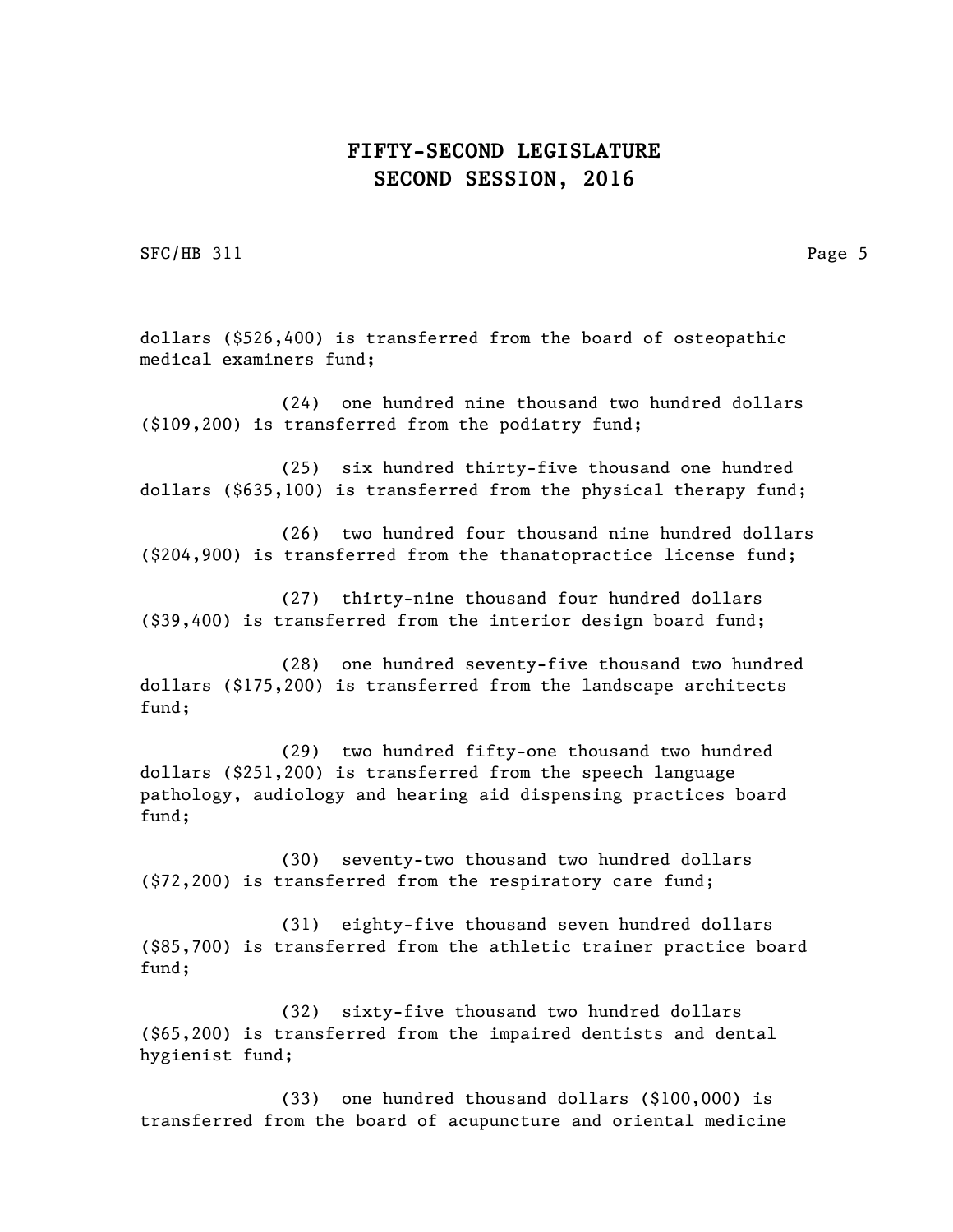SFC/HB 311 Page 6

fund;

(34) three hundred thousand dollars (\$300,000) is transferred from the psychology fund; and

(35) one hundred thousand dollars (\$100,000) is transferred from the board of social work examiners fund.

B. Eight million dollars (\$8,000,000) of prior-year budget adjustments pursuant to Subsection A of Section 9 of Chapter 63 of Laws 2014 or from appropriations made in Paragraph (5) of Subsection A of Section 8 of Laws 2008 shall be reverted by each affected agency to the appropriation account of the general fund. The department of finance and administration shall work with each affected agency to ensure that unspent funds are reverted to the appropriation account after accounting for any remaining contingent liability.

C. Ten million dollars (\$10,000,000) is transferred from the New Mexico finance authority to the appropriation account of the general fund in fiscal year 2017. Except as otherwise provided in the Tax Administration Act, the amount is from the authority's fiscal year 2016 portion of the governmental gross receipts tax distributed to the authority pursuant to Section 7-1-6.38 NMSA 1978 that is not otherwise pledged for payment of obligations of the authority.

D. Fifty percent of the fiscal year 2017 distribution to the state pursuant to the master settlement agreement entered into between tobacco product manufacturers and various states, including New Mexico, and executed November 23, 1998, shall be distributed to the tobacco settlement program fund; provided that this distribution is in addition to the annual distribution from the tobacco settlement permanent fund to the tobacco settlement program fund.

E. The economic development department shall transfer fourteen million dollars (\$14,000,000) of appropriations made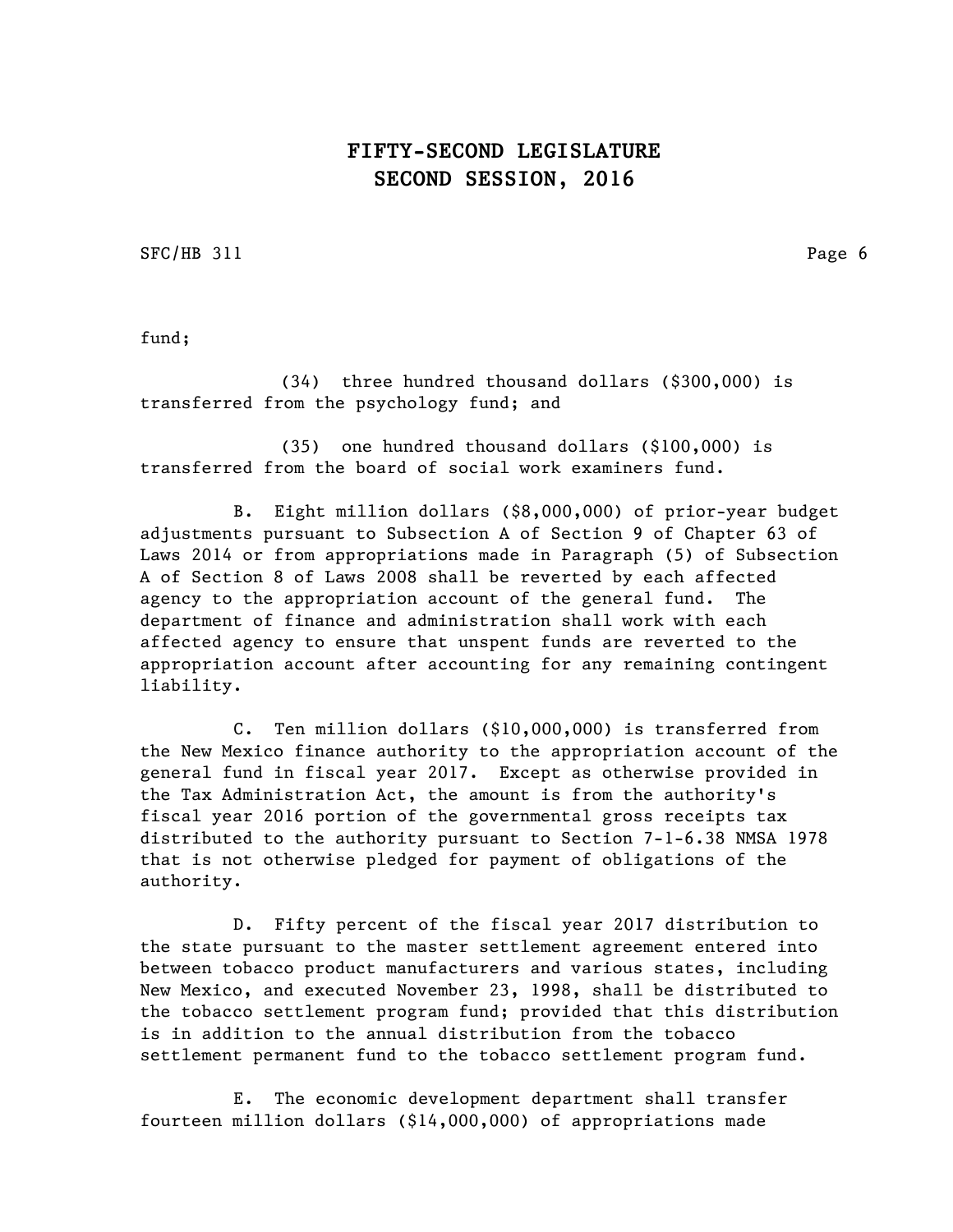SFC/HB 311 Page 7

pursuant to Item 21 of Section 5 of Chapter 101 of Laws 2015 to the appropriation account of the general fund on September 1, 2016 if preliminary reporting in August 2016 for fiscal year 2016 ending balances shows general fund reserves are less than five percent of fiscal year 2017 general fund appropriations.

F. The reversion requirements in Sections 22-24-4 and 22-25-10 NMSA 1978 or the reversion requirements of capital outlay laws notwithstanding, the balance of supplemental severance tax bond proceeds allocated to the public school capital improvements fund in calendar years 2010 through 2012 that have not been expended, excluding those proceeds derived from bonds sold as long-term taxexempt bonds, shall revert to the general fund.

G. The reversion requirements in Sections 22-24-4 and 22-25-10 NMSA 1978 notwithstanding, four million seven hundred twenty-four thousand three hundred sixty-nine dollars thirteen cents (\$4,724,369.13) of unexpended proceeds of supplemental severance tax bonds issued in calendar years 2003 and 2004 is transferred from the public school capital improvements fund to the general fund.

H. The provisions of Subsection B of Section 7-27-10.1 NMSA 1978 notwithstanding, four million three hundred twenty-eight thousand five hundred seventy-one dollars sixty-nine cents (\$4,328,571.69) of unexpended taxable severance tax bond proceeds appropriated to the water project fund of the New Mexico finance authority is transferred from the water project fund of the New Mexico finance authority to the general fund.

**SECTION 3.** REPEAL.--Laws 2013, Chapter 191 is repealed.".

3. Renumber the succeeding section accordingly.